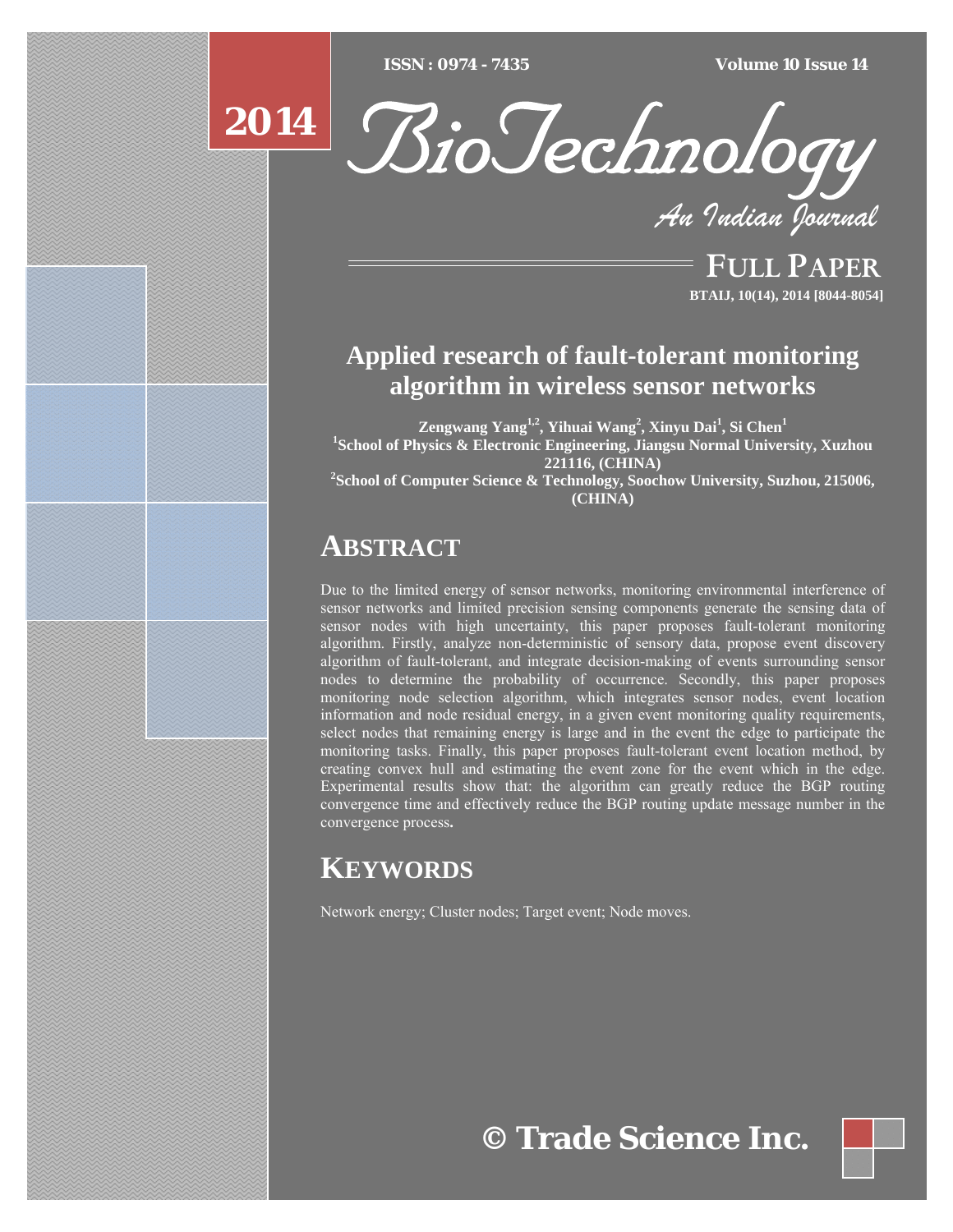### **INTRODUCTION**

 In recent years, wireless sensor network monitoring and tracking technology has been widespread concern, there are already some energy efficient event detection methods. Shrivastava N and others proposed monitoring tracking method based on two sensor model, which can effectively reduce network traffic**[1]**. However, the two sensor models require high reliability of the network, and the uncertainties of network-aware data will affect the tracking results. Zhang W S and put forward a distributed tracking and monitoring method using dynamic tree structure transmitted between nodes collaborate tracking**[2]**. Zhao F and others put forward the use of information-driven method to determine the participation of the nodes in order to reduce the amount of traffic within the network and node resource consumption**[3]**.

 Meng J, and other research the sparse event monitoring technology in wireless sensor networks**[4-5]**. Considering the number of nodes in sensor network layout and the limitation of network energy consumption, this document uses compressed sensor technology to reduce the number of working nodes, and recommend probability and Bayesian mechanisms to ensure the monitoring probability while reducing the sampling rate. Martincic F and the other put forward distributed event monitoring method, which uses sensor network nodes<sup>[6]</sup>. Grid mesh cluster head node is responsible for collecting sensory data generated within the node as well as from neighboring cluster's data mean. Mean data in grid in the form of matrix organization, by matrix matching judgment whether the event is detected. Wittenburg G and other design a distributed event monitoring system based on wireless sensor network, be trained which can identify different types of events**[7-10]**. By making the sensor node detects an event report data, to minimize network communication cost.

 The above methods taking fully account into the importance of energy saving within the network, through distributed computing or reduction in working to reduce the number of nodes within the network traffic. However, the data errors and the error data that caused by perception of the network part accuracy and environmental interference is not taken into consideration.

 Ding M and the other put forward an event edge monitoring algorithm based on Gaussian mixture model. Based on the correlation of neighbor sensory data model, algorithm uses selection technique divided the nodes within the network into the event edge node and non-edge node these two types. Krishnamachari B, etc proposed the failed node detection algorithm which based on Bayesian theory<sup>[11-14]</sup>. The algorithm makes data exchange between neighbor nodes to determine the statistical probability of the event. Ding M and other research sensor network node failure events surrounding the identification and monitoring of issues raised locally failed node identification and fault-tolerant edge event monitoring algorithm, local characteristics of the algorithm make it does not suffer the impact of the network size.

 Above methods, use the perceived relevance of data of time or space to find the node data which existed errors, so as to achieve the purpose of fault-tolerant<sup>[15]</sup>. However, these methods require frequent exchange of information between nodes; it will consume a lot of energy. The proposed method, by quantifying the nodes to offer the likelihood of erroneous data, try to provide a high data reliability node in event monitoring, ensure quality of event monitoring while balancing the network node energy consumption and prolong the lifetime of the entire network.

 This paper proposes fault-tolerant event monitoring algorithm in wireless sensor network. First analyze the nondeterministic of perception data and propose the discovery algorithm of fault-tolerant event, integrated decision-making events surrounding the sensor nodes to determine the probability of occurrence. Second, propose monitoring node selection algorithm, which is integrated sensor nodes and event location information and node residual energy, in a given event monitoring quality requirements in the case, select the remaining energy is large and the nodes in the edge to involve event monitoring tasks. Finally, this paper proposes fault-tolerant event location method, by creating convex hull and estimating the event zone for the event which in the edge.

### **MODELS**

### **Network model**

For convenience, we make the following assumptions:

a) The sensor network is composed of n same sensor nodes, node set is expressed as  $s = \{s_1, s_2...s_n\}$ , network model

as  $R = \{X, Y\}$ , where *Y* is the set of edges of any two nodes. If nodes  $X_i$  and  $X_j$  can communicate, there  $X_{ij} \in Y$ .

 b) All nodes within the network can use the GPS or other location technology to calculate the coordinates of your location. With  $(X_i, Y_i)$  represents the coordinates of the node  $X_i$ .

 c) The sensing ranges of the network nodes the same as the radius R of the circular area. The communication range of the node and nodes sensing have the same range, or may adjust the communication range of node to sense the range of an integer multiple of the node.

 The whole network is divided into a plurality of clusters; each cluster contains a cluster head node and multiple cluster members. The cluster involved in an incident monitoring called working cluster. After the incident, the sensor node of surrounding event generates sensory data, according to the perception of the data to make decisions about whether the event occurred. Nodes in the cluster report the decision-making and the node residual energy information to cluster head node. Cluster head node statistics possibility of occurrence and integrated cluster node energy information, select some nodes in the cluster participate in the monitoring task, the selected node is called the reference node. Cluster head node reports the information of the selected reference to the work of the cluster which has shortest distance with Sink node, then this work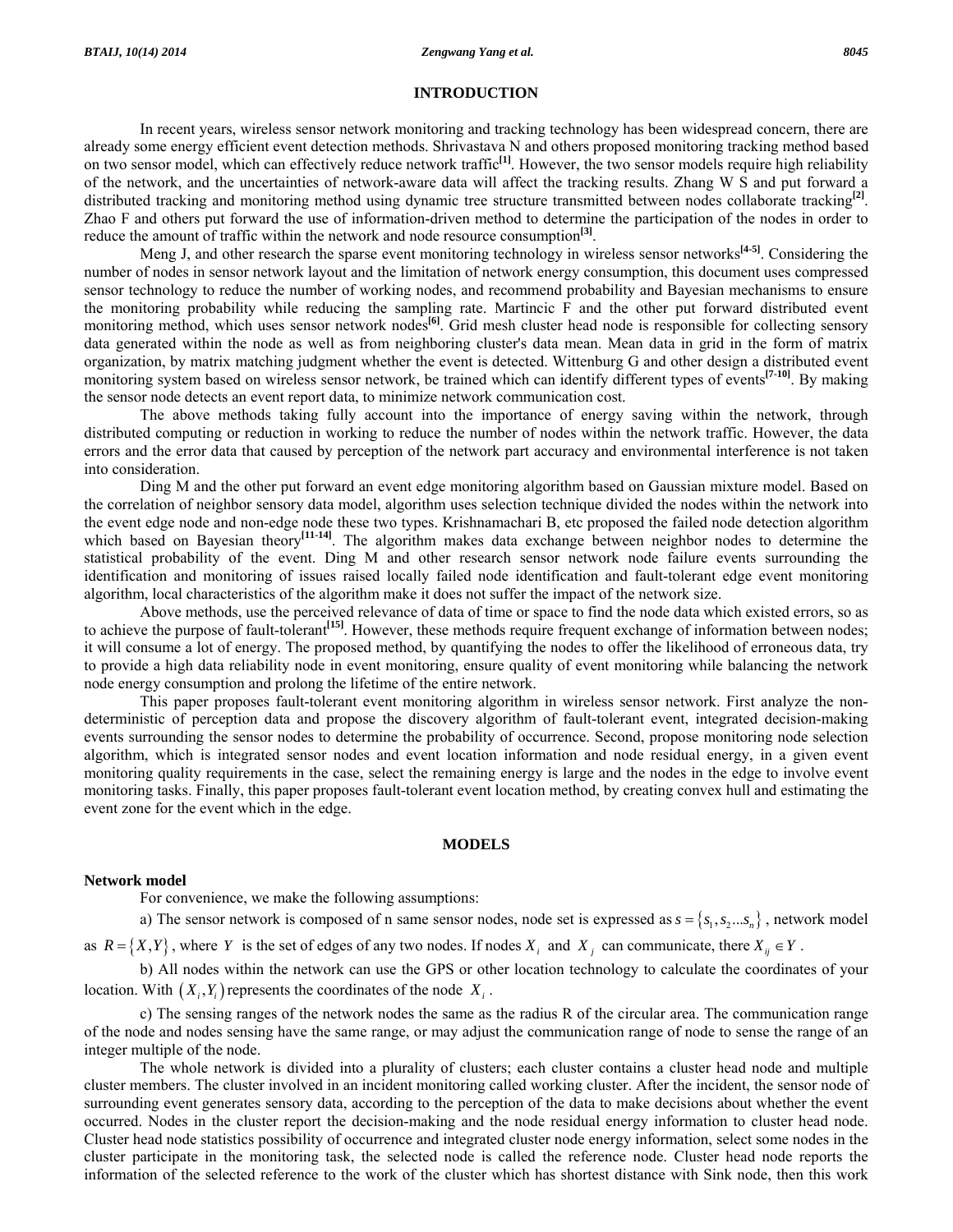cluster locate the event after comprehensive all work clusters data. Because the event occurs only within a local area network, the number of clusters that work at same time is limited, so exchange information between working clusters will not to cause a heavy burden of communication for network.

 In order to save network energy consumption, the proposed event monitoring algorithm can be combined with energy management protocol. Most of the existing energy management protocol can be applied to our algorithm.

#### **Energy model**

 Assuming all the nodes in sensor networks have the same initial energy value, denoted by E. In the event monitor process, the node energy consumption is mainly composed by the following aspects: (1) to send data to other nodes, (2) receives data from other nodes, (3) collect sensory data, (4) Data processing of nodes in the cluster. Because the energy consumption of the node processing data is far less than the energy consumption of the communication and sampling, the energy consumption of nodes in the cluster to perform simple operations can be negligible. Assume size of the energy consumption of transmit and receive data packets independent of the distance between the sensor nodes, the energy consumption of the sampling sensing data and node is independent of the distance between events. Suppose the energy consumed node sends a packet is  $T_{send}$ , the consumed energy receives a data packet is  $T_{rec}$ , Sampling sensory data once consumes energy  $T_{sample}$ , the energy consumed of processing nodes in the cluster-aware data is  $T_{proc}$ . Thus, each working cycle, energy consumption of the cluster node  $X_i$  can be expressed as:

$$
OH_j N_j^T = \sum_i a_i d_i H_j N_j^T = 0 \tag{1}
$$

Where,  $\alpha$  and  $\beta$ , respectively, of node  $X_i$  number of transmit and receive data. The energy consumption of the cluster head node  $X_i$  can be expressed as:

$$
\forall_j = 1, \dots, O, \quad pH_i N_i^t = 0 \tag{2}
$$

With represents the residual energy of node  $X_i$ , with the Count indicates that the node number of operating cycles, there are:

$$
\Delta_i (n_1, n_2, ... n_k)^T = (0, 0, ... 0)
$$
\n(3)

## **FAULT-TOLERANT MONITORING ALGORITHMS**

 When the target event occurs within the sensor network monitoring area, errors present in the sensing data cannot guarantee that all nodes are able to provide accurate and useful information. That is, some nodes' sensing data cannot be used because the higher the error event monitoring, some nodes of the information provided with redundancy. This section presents fault-tolerant event detection algorithms; the goal is to provide reliable data to select a node in the event location estimation. Taking the needs of the network energy efficiency into account, high node residual energy selected as the reference node can be more effectively extend the network lifetime.

 Proposed fault-tolerant event detection algorithm consists of three sub-algorithms, event discovery algorithm, the reference node set selection algorithm and event location algorithms. The TABLE 1 shows the symbols used in the text and their meanings

| <b>TABLE 1: Symbols and definitions</b> |
|-----------------------------------------|
|-----------------------------------------|

| <b>Symbol</b> | <b>Meaning</b>                                                                         |
|---------------|----------------------------------------------------------------------------------------|
|               | collection of network sensor nodes $K = \{k_1, k_2k_n\}$                               |
|               | collection of sensor nodes within the network reference $T = \{T_1, T_2, \dots, T_m\}$ |
| CV            | set of the recentest vertexes $CV = \{cv_1, cv_2cv_m\}$                                |
|               | Decisions made by node $k_i$ , on the events                                           |
|               | the probability of node $k_i$ sending false alarms                                     |

#### **Event location algorithm**

.

 Because the selected reference node in the event the edge, so the area enclosed by the reference node must contain the incident area. Reference node can form various geometric areas; in which convex hull is smallest convex area including planar the set of points, so convex hull of the reference node is the smallest region that contains events convex domain. In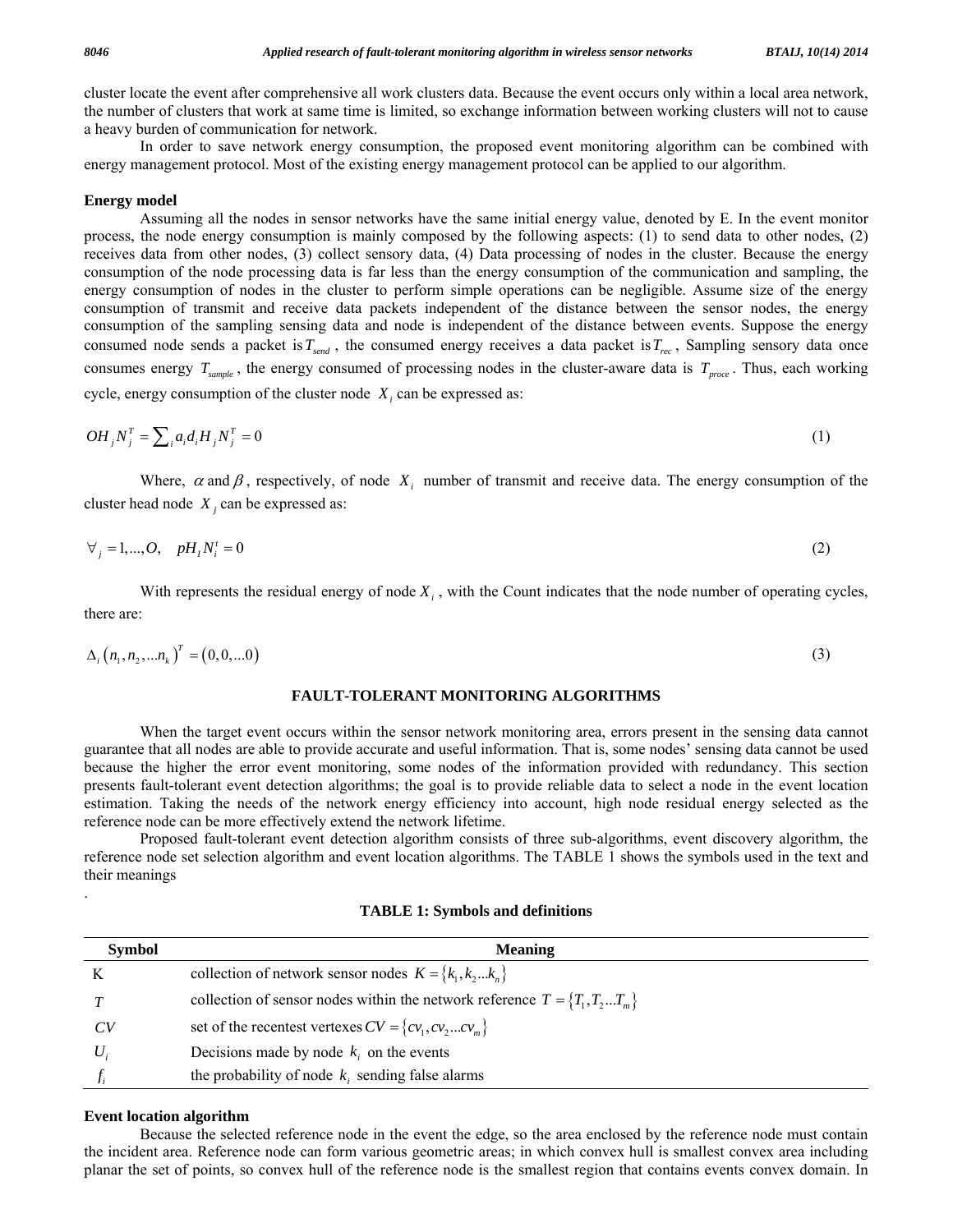#### *BTAIJ, 10(14) 2014 Zengwang Yang et al. 8047*

this paper, through the method that establishes the convex hull for reference node to describe the incident area, referred to as H-ES algorithms. H-ES algorithm uses the classic Graham scan method for the convex hull of the reference node. H-ES algorithm is divided into two steps: the reference node sorting and reference node scans. Sorting phase of the reference node in accordance with node x coordinate value in ascending order, if the node is the same x-coordinate, and then follow the node y coordinate values in ascending order, to get an orderly reference collection of nodes, and express as SC. Reference node scanning phase from the first node within SC, each time you select a node is added to obtain a new convex hull side. Figure 1 is examples that H-ES algorithm describe the incident area. Hypothetical reference number of nodes is m, then the time complexity of node sorting stage is  $O(m_{\text{low}}, m)$ , the time complexity of node scanning phase  $O(m)$ , so the whole algorithm's time complexity is  $O(m_{\text{log}}^2, m)$ .



**Figure 1: H-ES algorithm diagram** 

# **Event discovery algorithm**

 Destination occur within the sensor network monitoring area, some nodes can detect the event, indicating that the event is located within the sensing nodes. Assuming sensor nodes  $X_i$  generate sensing data  $f_i$ , 1 in. Sensory data given threshold  $K$ , when the sensor node's sensing data is greater than  $p$ , the node regarded event occurs. With "1" indicates decision that the node  $X_i$  to make "detection event", and "0" indicates decision that the node  $X_i$  to make "event is not detected" Since nodes in the network to make decisions independently, so decision of each sensor node can be quantified  $k<sub>i</sub>$ is:

$$
T_{X\_crident_E} = \frac{\prod_{k} \succ j^{\epsilon}jk}{1 - \prod_{k} \succ j^{\epsilon}jk}
$$
\n<sup>(4)</sup>

 Expressed concern about the incident with the hypothesis *U* is the perception of the node scope, with the hypothesis  $U_0$  indicates that the event is not occurring within the perception of the node. Cluster node collects data on the perception of the event and makes a decision whether the event occurred. Then, the node will take decisions send to the cluster head node.

With  $K = \{k_1, k_2...k_n\}$  indicates that the task set of decisions made by nodes in the cluster, where  $K = \{k_1, k_2...k_3\}$  to support  $U_1$  hypothesis' decision-making set,  $K = \{k_1, k_2...k_m\}$  to support the H0 hypothesis' decision set. Cluster head node receives a decision from the nodes in the cluster, and then the likelihood test methods used to verify the possibility of occurrence. Likelihood ratio is expressed as:

$$
T_{x\_crident_c} = \sum_{\text{pmark}=0} T_{x\_cirdent_E} \tag{5}
$$

If  $\vee$ (*K*) = *T*( $U_{n_1}^1 | U_1$ ) can be drawn in this cluster perceive events occurring within conclusions. At this point, the cluster head node from a node that supports the hypothesis  $U_1$  is incident edge node selected as the reference node.

 However, since the perception of precision components and environmental factors, there may be errors in the sensory data, sensor nodes may send false alarms. When the event is not occur within the scope of node  $X_i$  perception, the node  $X_i$  to make decision that  $K_i = 1$ , or the event has been occur in the range of node  $X_i$  perception, but the node  $X_i$  to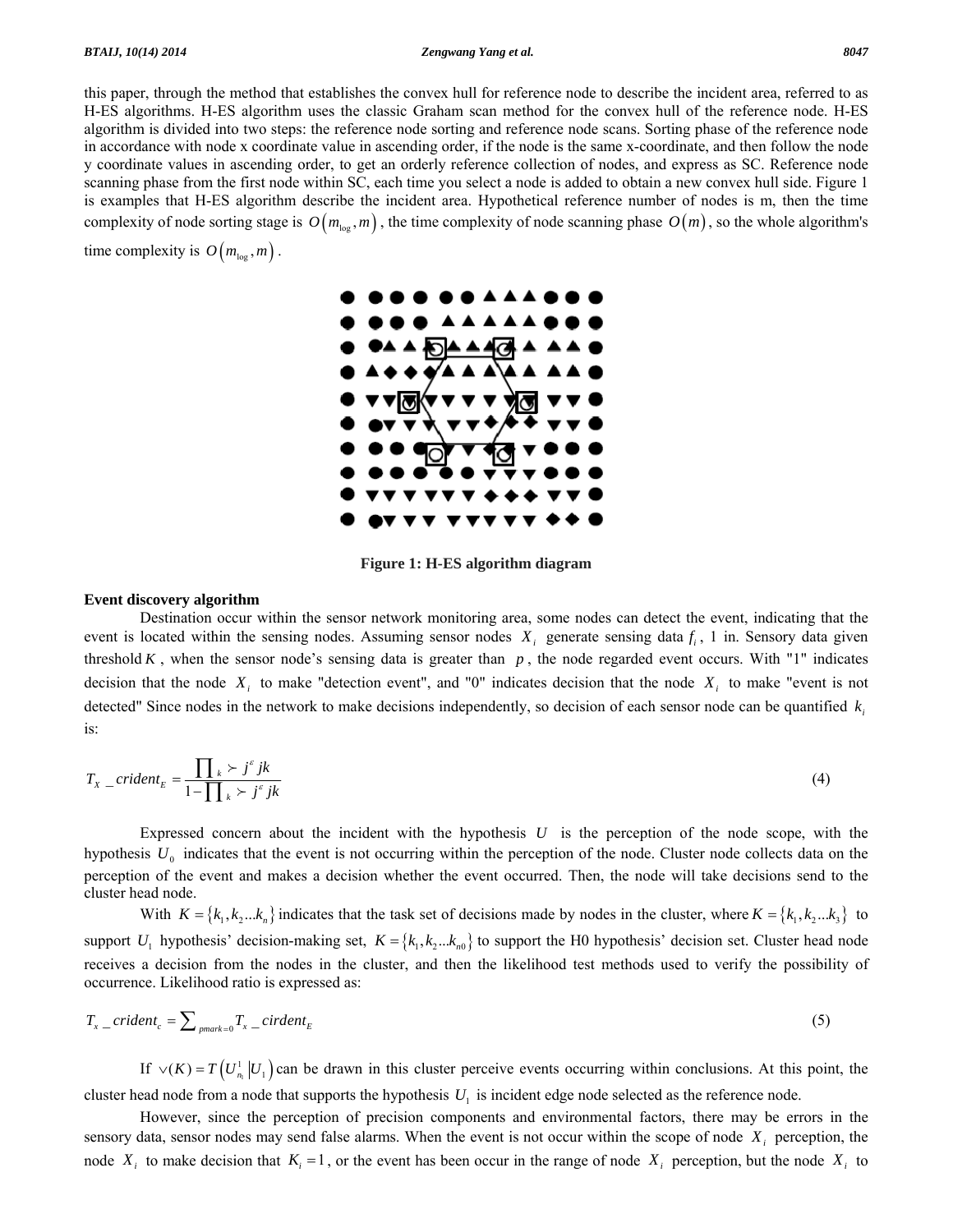make decision that  $K_i = 0$ . Assuming the node  $X_i$  exists error  $\gamma_i$  in the collected sensing data,  $\gamma_i$  obey expectation of 0 and variance is Gaussian distribution of σ, that is  $\gamma_i(0, \theta_1)$ , where the parameter θ may be obtained through training sensory data. Therefore define node  $X_i$  probability of false alarms  $T_i$  is expressed as:

$$
T_{x\_crident} = T_{x\_crident_c} \times \left(1 - \frac{R_{ACK} - R_M}{R_{C_2} - R_M}\right)
$$
 (6)

Where,  $T(x)$  is the Gaussian T function, subject to the standard normal distribution.

 The choice of Cluster head node make in the reference node, always from the probability of false alarms less than a given threshold *Ki* of the selected nodes in the cluster. This can effectively reduce the impact for quality of the event monitor because of perceived uncertainty in the data.

### **Reference node selection algorithm**

 Firstly, all support the hypothesis *U*1 nodes with red, supporting the hypothesis H0 nodes with blue. For any red node  $X_i$ , denoted by the number of nodes in a red neighbor  $X_i$  percentage of the total number of nodes. If <1, the node  $X_i$ in the event the edges of the candidate node to the reference node set *B*' . The higher the value, the closer the event indicates that the node.

 Identifying candidate reference node set *B*' , incrementally selected reference node from *B*' . In order to use greedy strategy, we define a revenue function g, with, pi, and quantify the node earnings. Greedy-Choice each selection to maximize the gain function g nodes, which try to select the large residual energy, low probability of false alarms and closer node which have shortest distance with events as the reference node. Give set of nodes to support the hypothesis  $U_1$ , assuming that *B* is

the reference set of nodes have been selected, and the gain function  $R(X_i)$  of node  $X_i$  is defined as follows:

$$
m_{ij} = \min\left\{\sum_{pq} w_{pq}\right\}, \quad\nu_p, \quad\nu_q \in r_{ij} \in Rt \tag{7}
$$

 According to equation (6) defines greed rules, the paper designs a greedy heuristic algorithm based on Greedy-Choice, as shown in Algorithm 1. Initialization, identifying candidate reference node set *B*' , while setting an empty to result set *B* . Next, the algorithm selects the current optimal node vi into *B* . Thereafter, the algorithm enters a loop process, from the collection of the remaining nodes *B* '− *B* , select a node vi f to maximize the gain unction g, and put the result set *B* . When the number of *B* is meet nodes required to the event location algorithm requires minimum number of nodes, or nodes of  $B'-B$  is greater than the probability value of false alarms  $K_i$ , exit the loop, the algorithm terminates.

## **Algorithm 1 Greedy-Choice reference node selection algorithm**

Input: candidate reference nodes set  $B' = \{B_1, B_2, \dots B_1v_m\}$ 

- Input: set  $CV = \{cv_1, cv_2, ...cv_m\}$
- Output: Regional events *Q*
- 1) for *i* in 1 to *m*

2) establish two straight lines  $h_1$  and  $h_2$  which go through the center of  $R_eT_i$  and be perpendicular to  $R_eT_i$ ;

- 3) calculate  $r_1^1, r_2^2, r_3^3$  and  $r_4^4$ ;
	- 4) ensure that  $cv_1$  joins  $cv$ ;

$$
5) \quad end for
$$

$$
6) Q = H - ES(CV)
$$

7) return *Q* .

The algorithm to calculate  $R(X<sub>i</sub>)$  takes time O (1), so the whole algorithm's time complexity is O (k), where k is the number of nodes in the cluster mean.

#### **Determine the nearest vertex**

From the first node in the set C begin to identify nearest vertex  $V_1$ . The specific process is:  $V_1$  broadcasts to its neighbors making  $U_1$ , neighbor node receives the broadcast and feedback own decisions to the  $V_1$ . Node  $V_1$  divided neighbor nodes into two subsets based on the contents of the collection: a collection of nodes supported hypothesis  $U_1$  and collection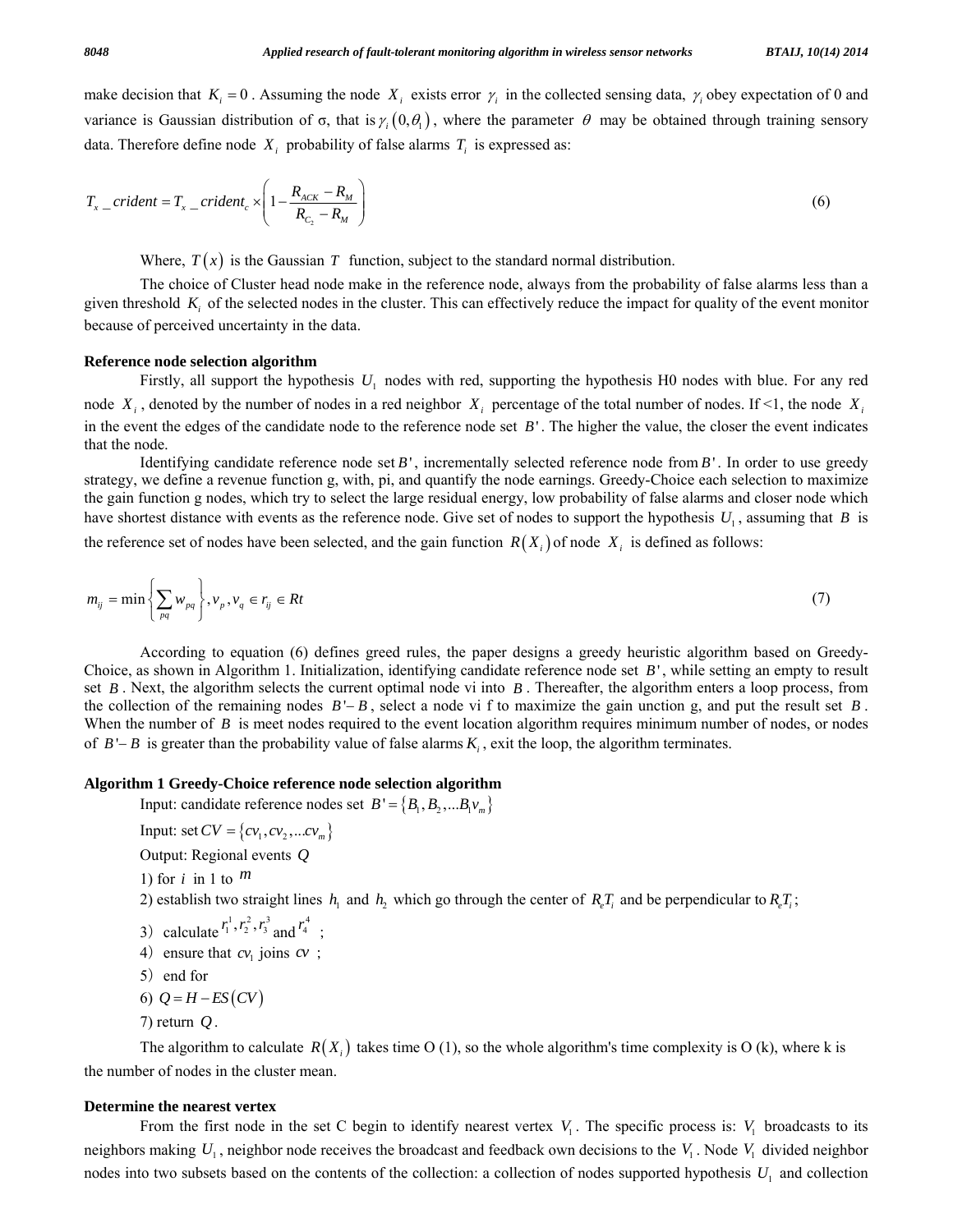#### *BTAIJ, 10(14) 2014 Zengwang Yang et al. 8049*

of nodes supported the hypothesis H0. Next, calculate the false alarms probability of node that supports the hypothesis H1, if the probability is greater than  $K_i$ , it means that the node supports the hypothesis  $U_0$ . through Rec1 central node to construct two perpendicular lines 11 and 12.  $U_1$  divide the sensing region of  $V_1$  into four sub-areas  $A_1$ ,  $A_2$ ,  $A_3$  and  $A_4$ , as shown in Figure 2. Use, and, respectively, stands for the ratio between the number of nodes fall and support hypothesis  $U_1$  within each sub-region and total number of nodes fall and support the hypothesis  $U_1$  with  $V_1$  surrounding neighbors of purposes. Suppose the set  $\{x, y\}$  is descending order in accordance with the numerical results, according to the different circumstances of four ratio values, determine the closest vertex need to consider the following two situations:



**Figure 2: Four sub-areas**  $A_1$ ,  $A_2$ ,  $A_3$  and  $A_4$ 

(1) If  $A_1 \neq 1$ , the zone  $A_1$  is the nearest sub-region from the incident region (marked with dotted lines), in this case the vertices of sub-region  $A_1$  is the shortest vertex distance, as shown in 2 (a) shows,  $A_1 = 5/11$ ,  $A_2 = 4/11$ ,  $A_3 = 2/11$ ,  $A_4 = 0$ .

(2) If  $r_1 = r_2$ , and  $r_1 \neq r_3$ , the areas  $A_1$  and  $A_2$  are the nearest sub-region from the incident area (marked with dotted lines), when, the vertex of sub areas  $A_1$  and  $A_2$  at the same distance with event, optionally choose one for nearest vertex, as shown in 2 (b) in Fig.  $A_1 = 5/11$ ,  $A_2 = 2/11$ ,  $A_4 = 0$ .

 (3) In the same manner, to determine the nearest vertex for the other nodes in the set C, get the latest set of vertices  $CV = \{ cv_1, cv_2,...cv_m\}$ .

#### **Consider mobile node localization algorithm of events**

 In many practical applications, movement of the sensor nodes which arranged in the monitoring area causes the node position changes periodically. For example, in the waters' safety monitoring, the sensor nodes are usually arranged in the river in order to monitor and track the intruders. Node will move as the water floating, so periodic update node position is required. However, due to measurement of equipment and node localization algorithms exist error, sensor nodes do not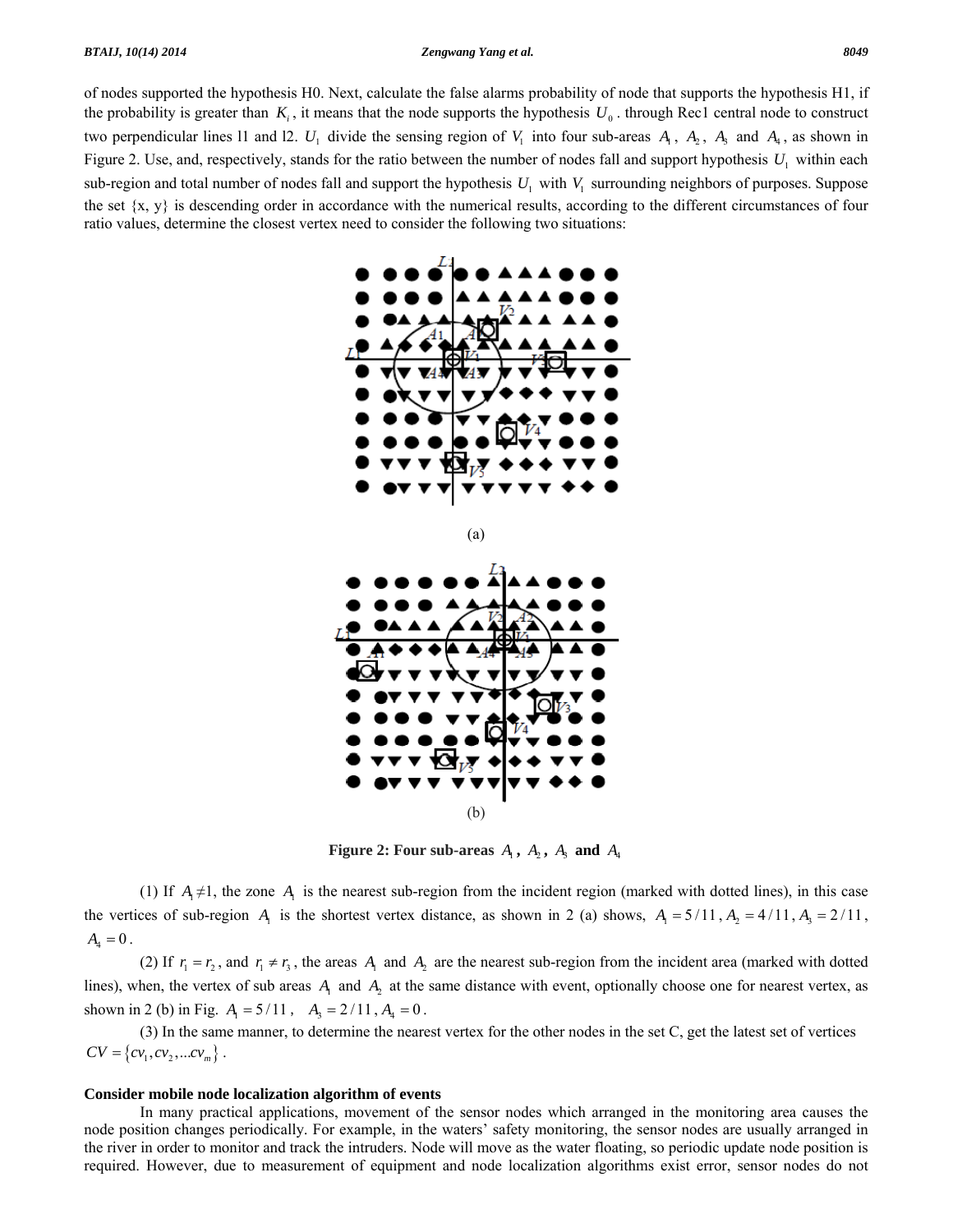accurately reflect the position coordinates of the true position of the node, or because the node location information update exist delay, the cluster head node cannot get the exact location of the sensor nodes in time. According to the node's mobile attributes, we define a secure area for each sensor node, at fixed intervals, the sensor nodes in their safe area. This paper describes the security zone of sensor with a rectangular area, rectangular side determined by the node's velocity. Other shapes graphics (example: disk) can also describe the node's security zone, this paper uses a rectangular region in order to facilitate the description of the event location algorithm. Node vi security zone expressed by  $R_{e}T_{i}$ .

 On this basis, the paper H-ES algorithm is proposed to the fault-tolerant event estimation algorithm, referred to as FH-ES algorithms. The algorithm uses the convex hull of the node security zone described the incident area.

FH-ES algorithm consists of two parts: First, determine the positional relationship between the node security zone and the area of the incident, to find the nearest safe zone apex from the incident area; Then establish the node security zone for convex hull. Definition1: Nearest vertex. Given node vi and its security zone  $R_s T_i$ , nearest vertex *TX<sub>i</sub>* is defined as  $R_s T_i$ , the nearest vertices from the four vertices event area.

#### **Establish security zones convex hull node**

 Determine the most recent set of vertices*CV* , call the H-ES algorithm for establishing the convex hull of the vertices within*CV* , to obtain the incident area. Figure 3 shows an example of estimating incident area within the FH-ES algorithm. Algorithm 2 gives the detailed process of FH-ES algorithm.



**Figure 3: FH-ES algorithm schematic (dashed line indicates the incident event area; the convex hull caused by recent vertices is the result of estimating incident regional)** 

Algorithm 2, do the executed statement 1-5 takes time O (m), do the executed statement 6 takes time  $O(m_{\log}, m)$ , so

the whole algorithm's time complexity is  $O(m_{\text{log}}^2, m)$ .

### **Algorithm 2 FH-ES algorithm**

Output: reference nodes set *B*

1) Blank *B* ;

2) select a node <sup>*v*</sup> from *B*<sup>'</sup> to join *B* to maximize  $R(X_i)$ ;

3)  $R(X_i)$ ;

4) while (select one node from *B* with  $v$  nodes  $\prec$  event location's estimated minimum number of required nodes and  $T_i \succ T_j$  ;

5) Choose nodes from  $B'-B$  which allow to maximize  $R(X_i)$ 

6) End while

7) Return *B* .

#### **EXPERIMENTAL SIMULATION AND ANALYSIS**

### **Experimental environment set**

In experiments, sensor nodes uniformly distributed in  $800 \times 800$  unit area, the locations of sensor nodes is known. Set all sensor nodes sensing the same range, the initial energy is same. Simulation institute proposes the impact that algorithm works for event monitoring accuracy and network size on event location results. Use the center of event to represent event's location.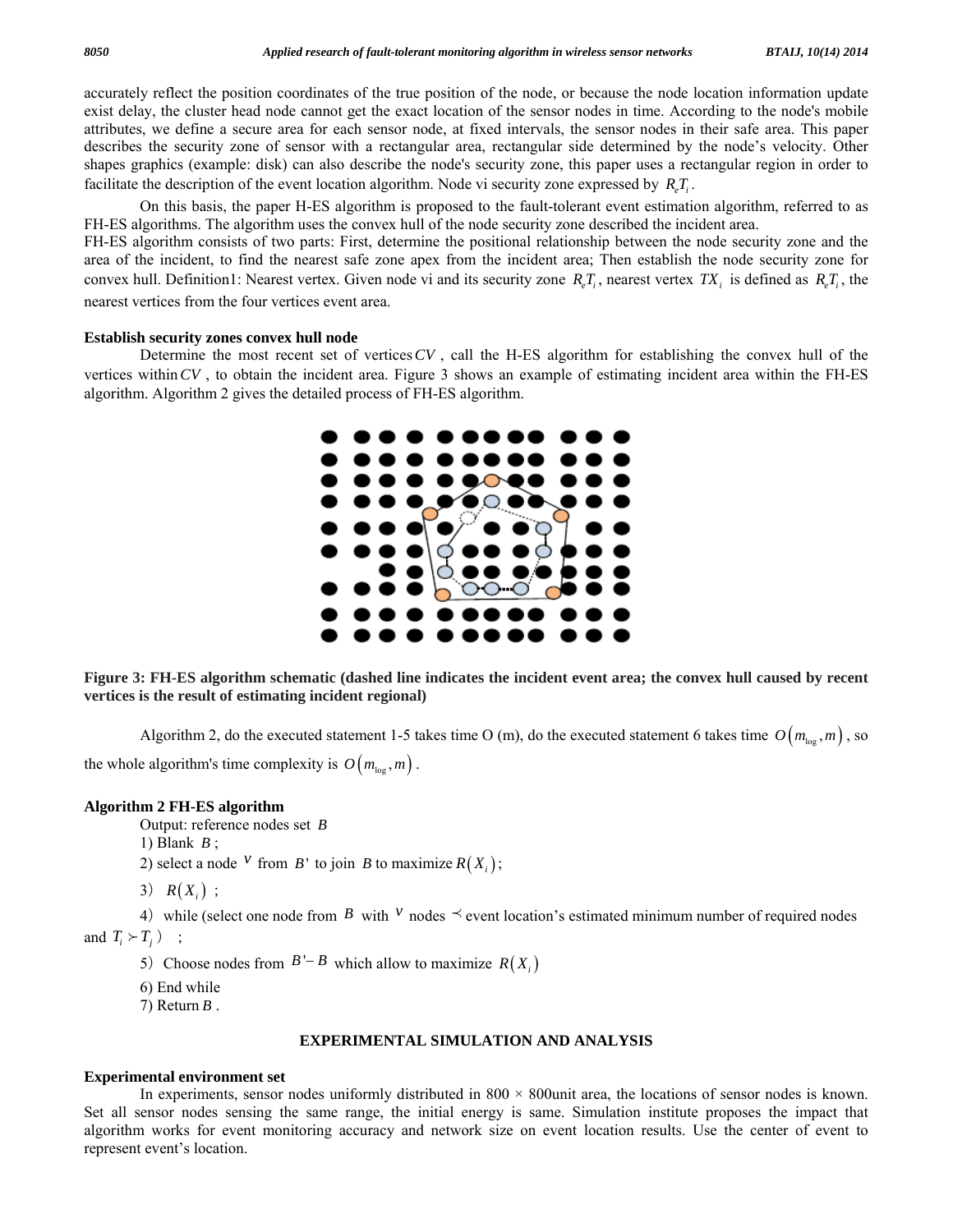#### **Analysis**

# **(a) Node monitoring results under resting conditions**

 The simulation firstly studies the accuracy of two event estimated methods of proposed algorithm. Figure 4 (a), (b), (c) and (d) respectively show the locus of H-ES algorithm trace events center in the case that node within the network under the same. In the experiment, the node sensing radius  $R=30$  units, the number of nodes within the network respectively were 1200, 1600, 2500 and 3600. In the figure, two curves represent the true locomotive trajectory of event center and the trajectory results of H-ES algorithm estimates the event center. X-axis and Y-axis, respectively, stand for the coordinates that event at the location of two-dimensional coordinate system. From the figure we can find that H-ES algorithm can better locate the event. Network size equal to 1200, there are several deviations in trajectory `results between H-ES algorithm estimates event and real event. When the network is larger than 1600, H-ES algorithm for tracking is almost not subject to the effect caused by the changeable number of nodes within the network. When the network size is 1600, 2500 or 3600, there are two obvious deviations between the estimated results and actual events' trajectory.



**Figure 4: (a), (b), (c) and (d) respectively show the locus of H-ES algorithm trace events center in the case that node within the network under the same**.

 Figure 5 (a), (b), (c) and (d) respectively show the radius' results of H-ES algorithm estimates incident area, at the case that location of the node within the network under the same. In the figure, two curves represent the event actually happen zone radius values and H-ES algorithm for estimating the value of the radius of the incident area. In the experiment, assuming incidents' region is disc area, H-ES algorithm to calculate the radius of the incident area is the mean that convex hull of the vertices on the distance to the event center. As can be seen from the figure, as the network size increases, the estimated radius value of the incident area tends to be the actual value. The actual radius values of event area fluctuate in value of 30. When the network size is 1200, the maximum difference between real radius value and H-ES algorithm calculate result is 10.4. When the network size is 3600, the difference between these two is reduced to 7.5.

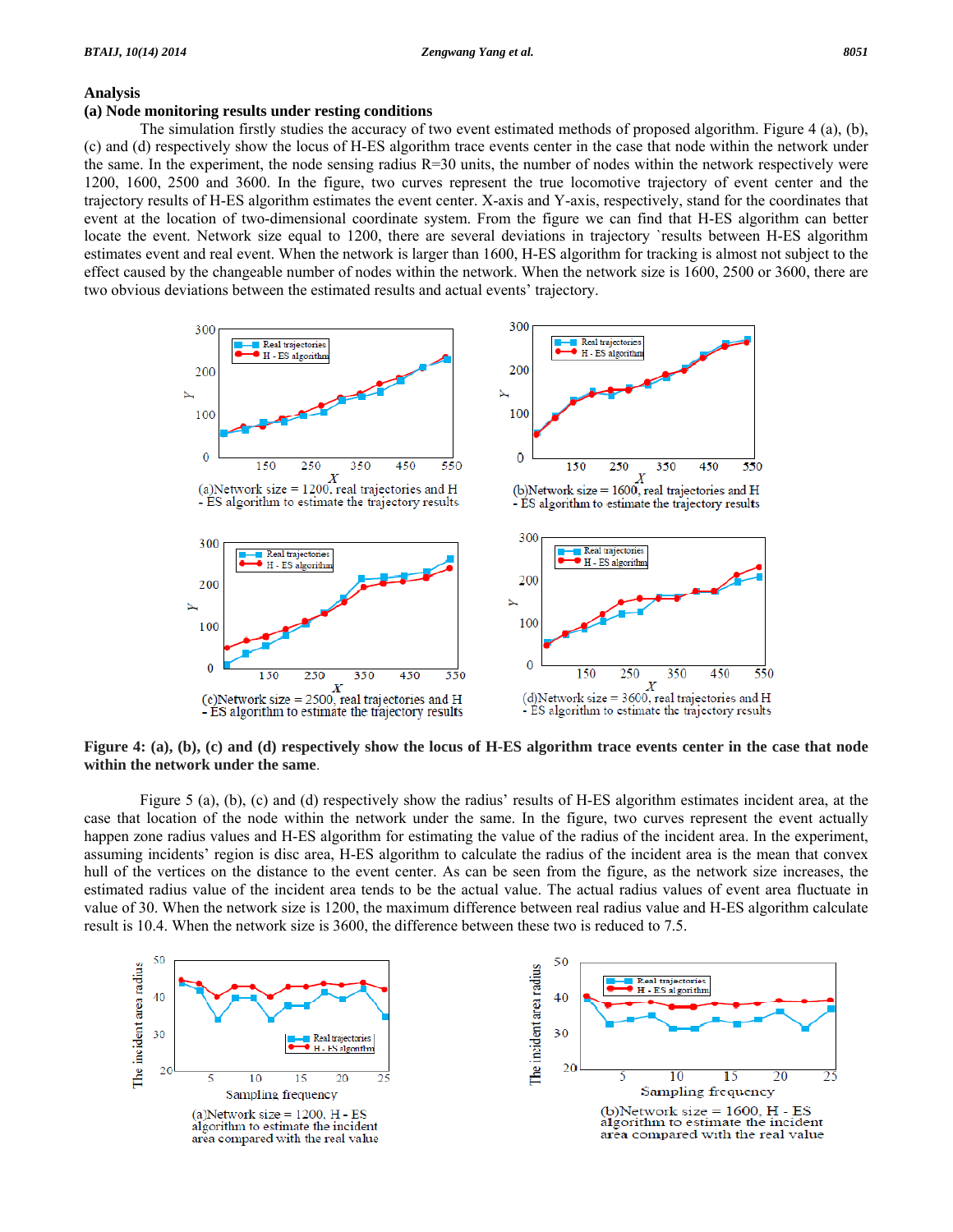

**Figure 5 :(a), (b), (c) and (d) respectively show the radius' results of H-ES algorithm estimates incident area (b)The case of node mobility monitoring results** 

 Figure 6 (a), (b), (c) and (d) respectively show the FH-ES algorithm center trajectory tracing event results, at the case that node within the network is mobile. In the experiment, the node sensing radius  $R = 30$  units, the node security zone side length is set to 14 units, the number of nodes within the network were 1200, 1600, 2500 and 3600. In the figure, the two curves represent facts' true movement track and FH-ES algorithm event trajectory estimation results. With the size of the network increases, FH-ES algorithm results improved slightly. When the network is larger than 1200, the reference node nearest vertex area sufficient to produce a convex hull which includes event occurred area, this time, to increase the number of nodes have no significantly affects for estimating incident trajectory results.



**Figure 6:(a), (b), (c) and (d) respectively show the FH-ES algorithm center trajectory tracing event results** 

 Figure 7 (a), (b), (c) and (d) respectively show the radius' results of H-ES algorithm estimates incident area, at the case that node within the network is mobile. In the experiment, the node sensing radius  $R = 30$  units, the number of nodes within the network were 1200, 1600, 2500 and 3600. In the figure, two curves represent the event actually happen zone radius values and H-ES algorithm for estimating the value of the radius of the incident area. Radius value is calculated with the same way in Figure 5. When the network size is 1200 and 1600, FH-ES algorithm similar to the experimental results, at this time the maximum difference between real radius value and H-ES algorithm calculate result is 10.9. When the network size is 2500 and 3600, FH-ES improves performance of the algorithm, then the maximum radius difference between two is 9.1. As can be seen from the experimental results, FH-ES algorithm can overcome the non-deterministic because of the node moves or positioning error, effectively achieve the event monitor.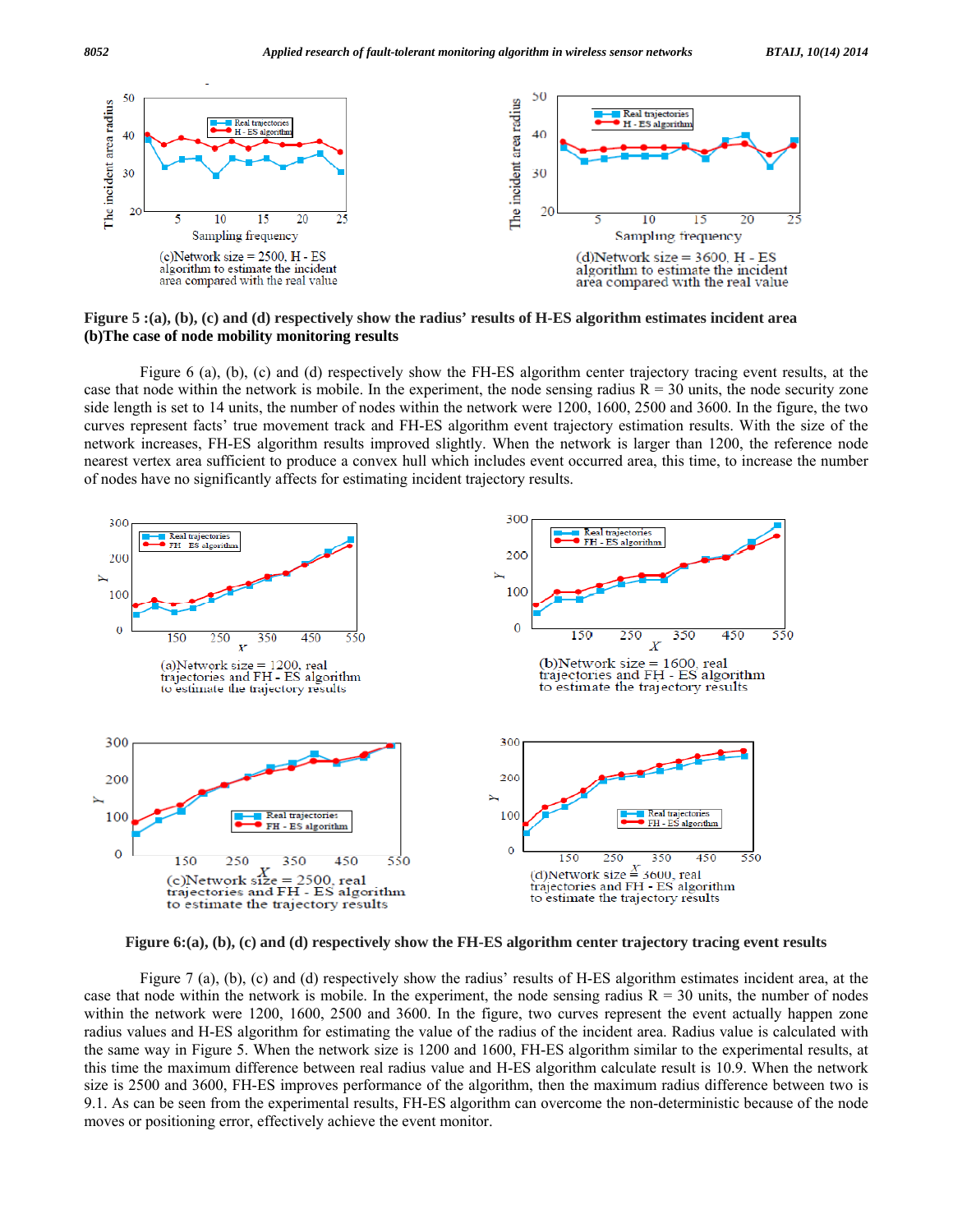

**Figure 7: (a), (b), (c) and (d) respectively show the radius' results of H-ES algorithm estimates incident area** 

 The several groups of experimental results show that when the network size is large enough to increase the size of the network to improve the accuracy of positioning results Event Center had no significant effect. But with the increase in the number of nodes in the network, the gap between estimates the incident area radius value and the true value of the radius of the incident area is significantly narrowed. This is because the increase of the network size reduces the distance between nodes within the network. Therefore, the selected reference node distance is closer to the incident area, then estimates closer to the real events area.

#### **CONCLUSIONS**

 This paper presents a fault-tolerant event detection algorithm. Taking variety of non-deterministic within wireless sensor networks into account, such as sensing data that exists errors and node mobility causes the node position's uncertainty, etc., make relevant fault tolerance mechanisms to reduce the impact that non-deterministic for the quality of monitoring events. Finally, through simulation experiment to propose H-ES algorithm and FH-ES algorithm is correct and effective.

#### **ACKNOWLEDGMENT**

The paper is supported by key discipline for computer application and technology of Hunan University of Science and Engin eering. This work was supported in part by a grant from the Research Foundation of Education Bureau of Hunan Province, C hina (Grant No. 12C0681), and supported in part by a grant from the Research Foundation of Education Bureau of Hunan Pro vince, China (Grant No. 10C0732), and supported in part by a grant from the Science and Technology Project of Hunan Province of China(2014FJ6095), and supported in part by a grant from the Scientific Research Foundation for Distinguished Young Scholars of Hunan Province Education Department(14B070),and supported in part by a grant from the Hunan Province of China Natural Science Foundation (11JJ6056).

## **REFERENCES**

- **[1]** Abhijit Chandra, Sudipta Chattopadhyay; Role of Mutation Strategies of Differential Evolution Algorithm in Designing Hardware Efficient Multiplier-less Low-pass FIR Filter; Journal of Multimedia, **7(5) (2012)**.
- **[2]** Andrey N.Pavlow, Sergey A.Terentiev, Vasiliy V.Kopakov, et al.; The System of the Methane Explosion Localization in the Coal Mine Air Trunk; 9<sup>th</sup> International Workshop and Tutorials, 106-108 **(2008)**.
- **[3]** D.Karaboga , B.Akay; A modified artificial bee colony (ABC) algorithm for constrained optimization problems; Applied Soft Computing, **11(3)**, 3021-303 **(2011)**.
- [4] Methane Explosion Localization in the Coal Mine Air Trunk; 9<sup>th</sup> International Workshop and Tutorials, 106-108 **(2008)**.